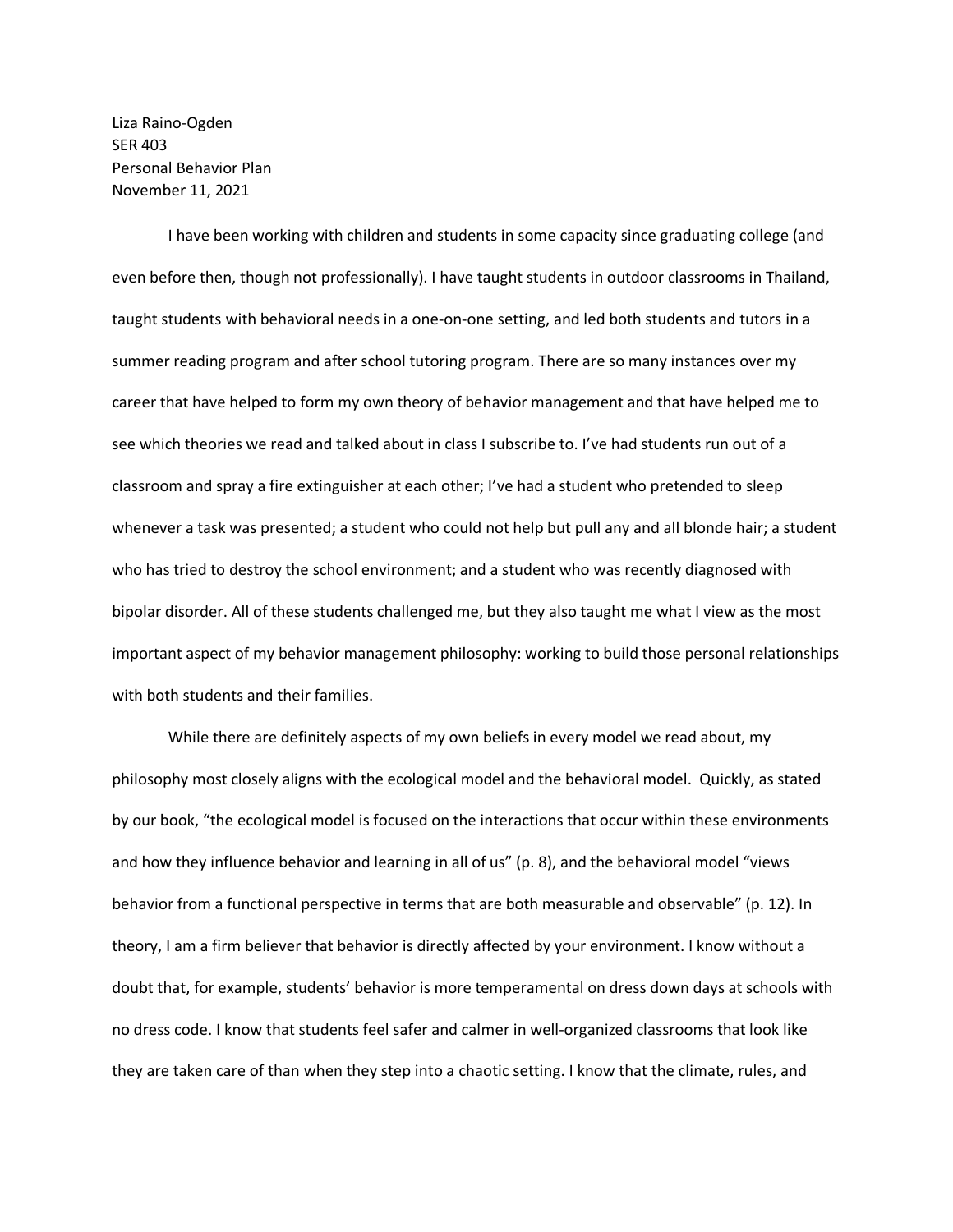expectations that are set in a class can change behavior as well. The relationships that students make within the walls of a school and a classroom can be the difference between cooperative and combative behavior. Finally, I do believe that almost all behavior serves a purpose, and it is our jobs as educators to do our upmost to figure out what that purpose is so that we can best serve the student. Students who are not doing their homework because they have no time or space to complete it at home have far different needs than a student who is trying to get some attention from a teacher or parent.

Lastly, as I have seen in action in my field experience classroom in the best ways, restorative justice is a model that I am very much drawn to. I witnessed a school dean take four boys (who had gotten into a fight before the school day had even begun) into a classroom to have a long talk with them not only about why fighting is wrong, but also about their other options as well as the consequences they may face in secondary school and beyond. He then gave them time to discuss their actions together and come to a solution—something that I was surprised to see ended with fist bumps all around. Additionally, after some kids had been goofing off during a recent fire drill, my cooperating teacher sat all his students down for a talk and explanation about why he was so strict during these drills and why it was so important that they take them seriously. Each student at the end of the discussion was able to identify that he was strict because he loved them and apologized for goofing off. Each of these instances reflects my own philosophy, in allowing students time and space to reflect on their actions and come to a solution with support from the teacher. It does not simply dole out punishments when poor behavior is identified.

With all that in mind, as a teacher, I have a few different key ideas when it comes to preventative classroom management. First, I will work my hardest to ensure that every student who walks through my door feels safe, supported, and loved. As made clear above, building relationships with students and their families is key to maintaining reciprocal respect in the classroom. Opening up communication with parents so that they know that every call will not be about something negative, but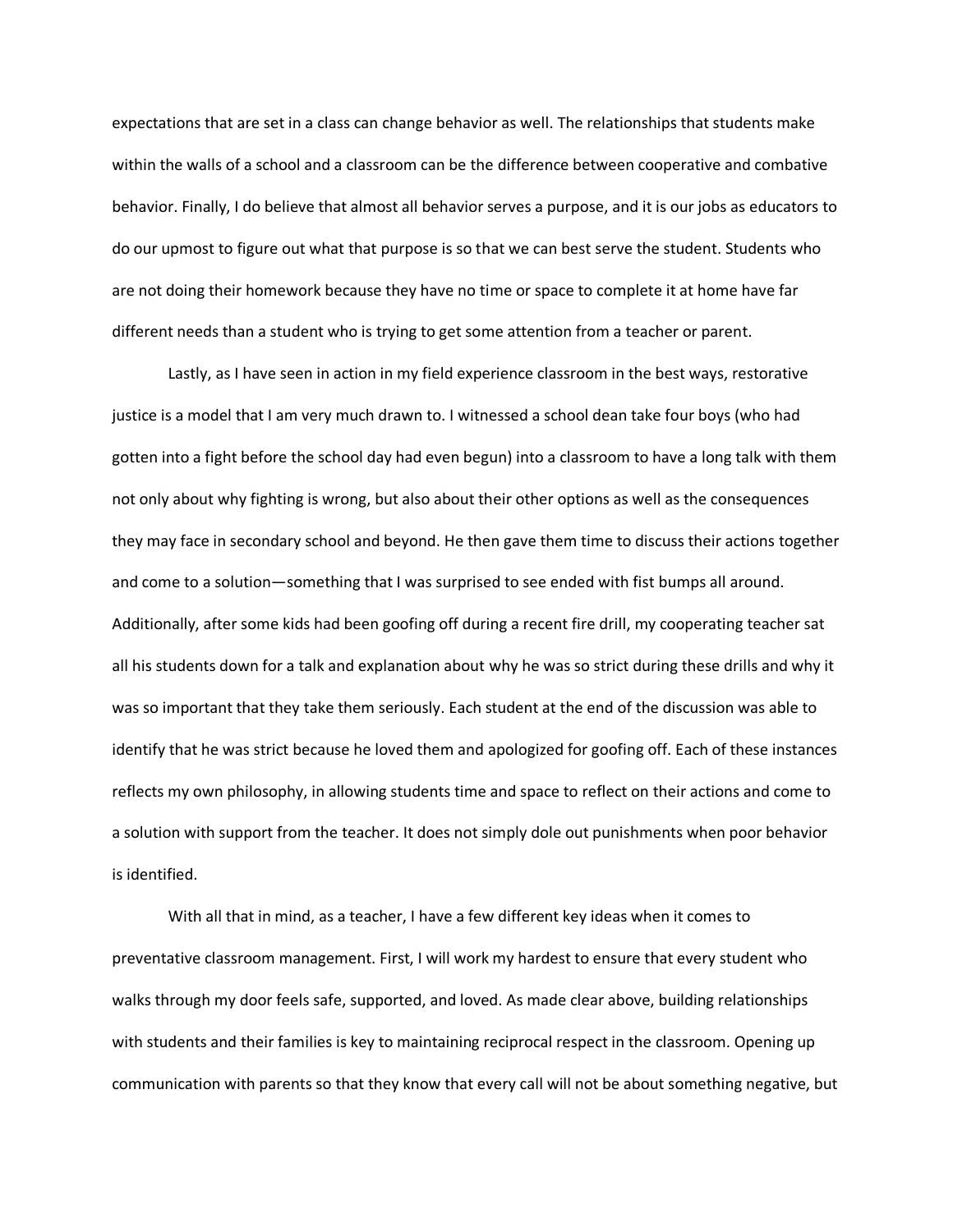rather that we are free to talk about both successes and failures. Additionally, it will allow for open communication from and to parents if a child has had a bad day and will perhaps need some support. Second, rules and expectations will be made clear from the start, both for academic performance (turning things in, paying attention, etc.) as well as social interactions (respect yourself and your peers, help if you see someone being bullied, allow for respectful discourse, etc.). Setting these clear expectations right out of the gate will allow students to feel they have agency within their own classroom, as they know where the line is. Last, as a teacher I have always subscribed to some form of reward-based system, giving students points or stars for positive behavior. While extrinsic motivation is not always necessary, it can provide for a space to create unity where everyone is working toward a common goal. a functional behavior plan (FBA) if necessary (and can also help to keep parents in the loop).

In the school where I eventually end up, I am hoping that there is some form of school wide positive behavior and intervention and supports in place. After a lot of reflecting after interviewing my teacher friend, I do understand her point that it can come from a very white-centric and individualist mindset, which is why I do believe that in order to be successful there needs to also be some form of restorative justice in place as well. Students need to understand that their behavior doesn't only affect them but their community as well. I will also work hard to ensure that there is a school-wide focus on social emotional learning and development, which is so important especially in this day and age of pandemics, online learning, and social networks. We cannot watch students' behavior 24/7, especially online, so it is important that we provide them space to develop online and in person empathy.

As for reactive strategies, or how I will deal with challenging behaviors after they occur, I have a few key ideas as well. First of all, as stated above, restorative justice is key to my management philosophy. Allowing students time to reflect and come to a space where they can find a way to a solution on their own (or with support) is key to helping students develop as young men and women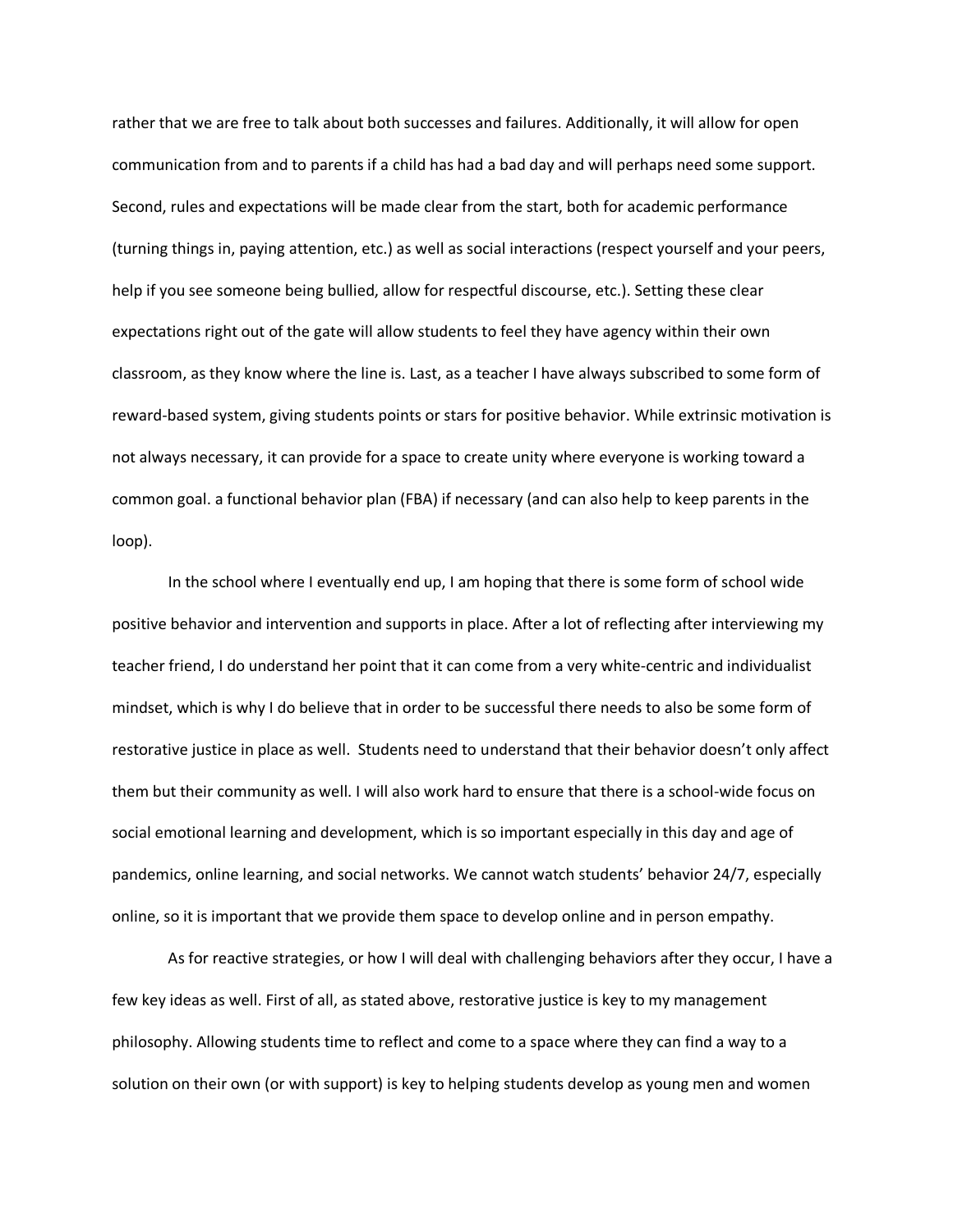(and non-binary young adults). It is so important to have them see and understand the consequences of their actions so that they can work to fix the problem, as this is essentially what will be required of them as professional adults. I have seen so many successful instances of this in practice, as with the boys meeting with the school's dean, or with my friend who sat down with a student who had destroyed a bathroom (the girl came to the conclusion that she should be the one to clean it up, not the school custodian). This not only helps to build empathy but also gives them real world practice of repairing relationships.

Of course, I will also subscribe to the idea that occasionally punishments will have to be doled out and privileges will have to be lost. However, I am a firm believer that students cannot and should not ever have recess withheld from them. The only privileges that will be lost are privileges within my classroom. Also, I do not believe that suspensions are a useful form of punishment as it denies students the education they deserve (the only acceptable instance would be in the case of a student who presents immediate safety risks to themselves or others). Additionally, here again is where communication with families is key. Keeping parents and guardians up to date on students' behaviors is so important, not only so there are no surprises come parent teacher conferences, but also so that there can be collaboration between home and school (e.g., are there strategies that work at home that we should try in the classroom, or vice versa?). Last, I have learned over the years that one of the most important aspects of classroom management is to document behavior as often as possible. This allows teachers to stay on top of challenging students and can help when writing a functional behavior plan (FBA) if necessary (and can also help to keep parents in the loop).

That said, if a crisis were to occur in my classroom, my first and most top priority would be to ensure that everyone involved is safe. Should the need arise, I would find a safe space for the student in crisis, whether that is a separate room or a quiet space in the back of the classroom. I would immediately call for staff support if necessary and work first to ensure that everyone involved is safe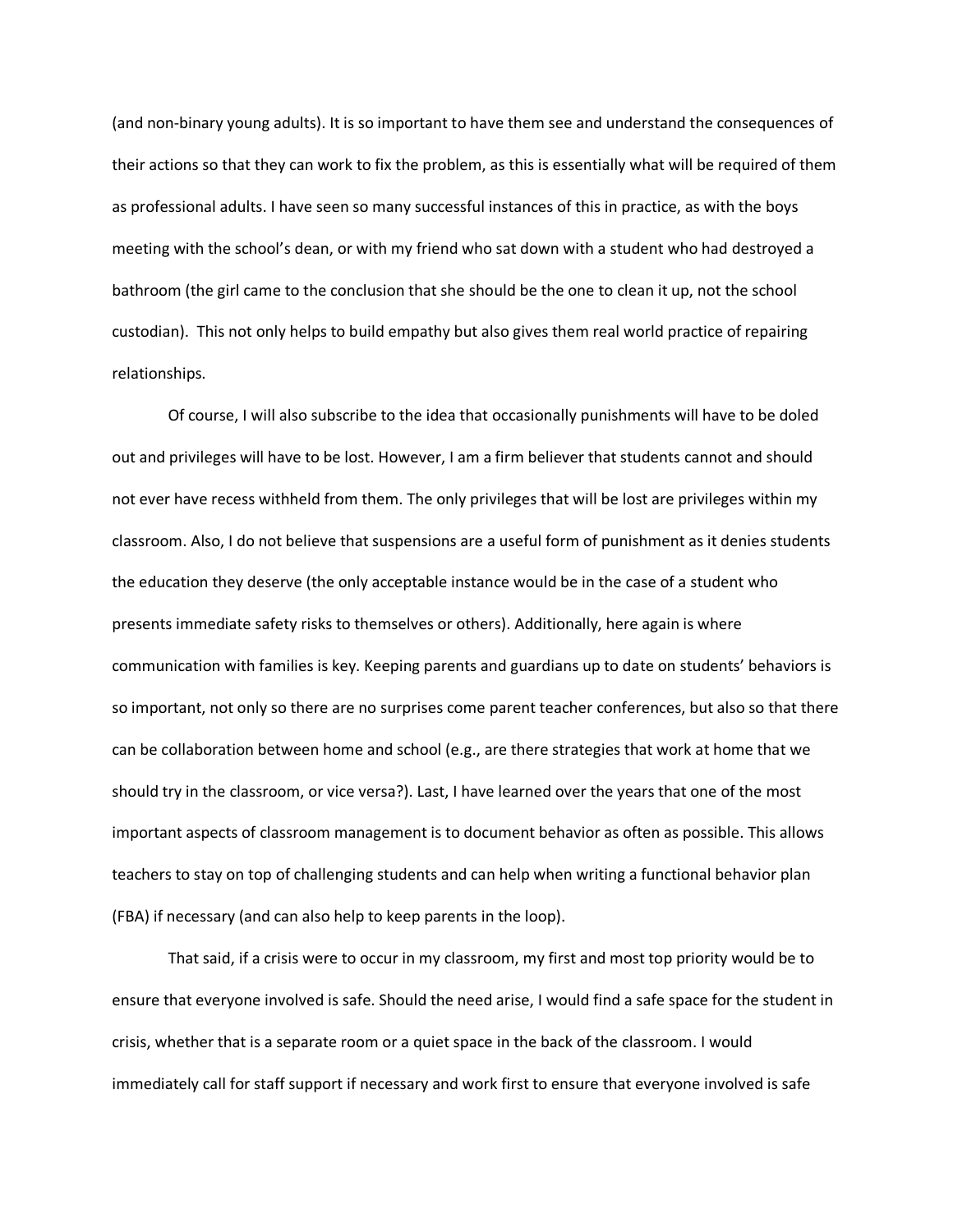and secure. I do believe, however, that while the initial response is the most important as it should keep everyone safe, just as important is how the crisis is dealt with after the fact. Here again is a time for reflection, not only for the student involved in the crisis, but sometimes for the bystanders as well. Teachers need to be aware of the resources available in the school that can be provided for the student (do they need to meet with the school psychologist, counselor, or social worker?). Communication is so key, both with other necessary professionals in the school as well as with parents and guardians when appropriate.

To sum up, I believe in having an organized classroom with clearly identified safe spaces for students who need to walk away or have a break. I will have explicit rules and expectations that will be gone over as often as necessary. I will work all year to develop relationships with students and their families so that effective collaboration can be achieved. I will ensure that each challenging behavior incident is followed up with reflection and conversation between affected parties (when appropriate) so that a solution can be reached if possible. Students will know that they own their own behavior, and while fidgeting and doodling will always be tolerated, I will help students to understand that they cannot disrupt the learning of others.

Of course, I understand that even with all the preventative measures in place, my idea of behavior management will not work for every student and will occasionally need to be modified. As a teacher, I fall in the middle between student and teacher control. Some students, however, when given some slack, will run away with the rope. Therefore, some students will require more explicit rules and regulations to match their behavior, which could be discussed with them and their families prior to formulating an FBA. However, on the whole, I am hoping that my philosophy will work with a diverse group of learners as it does tend to focus both on individual students (building relationships) and also on the class as a community (restorative justice and classroom climate). Because I will work to ensure that